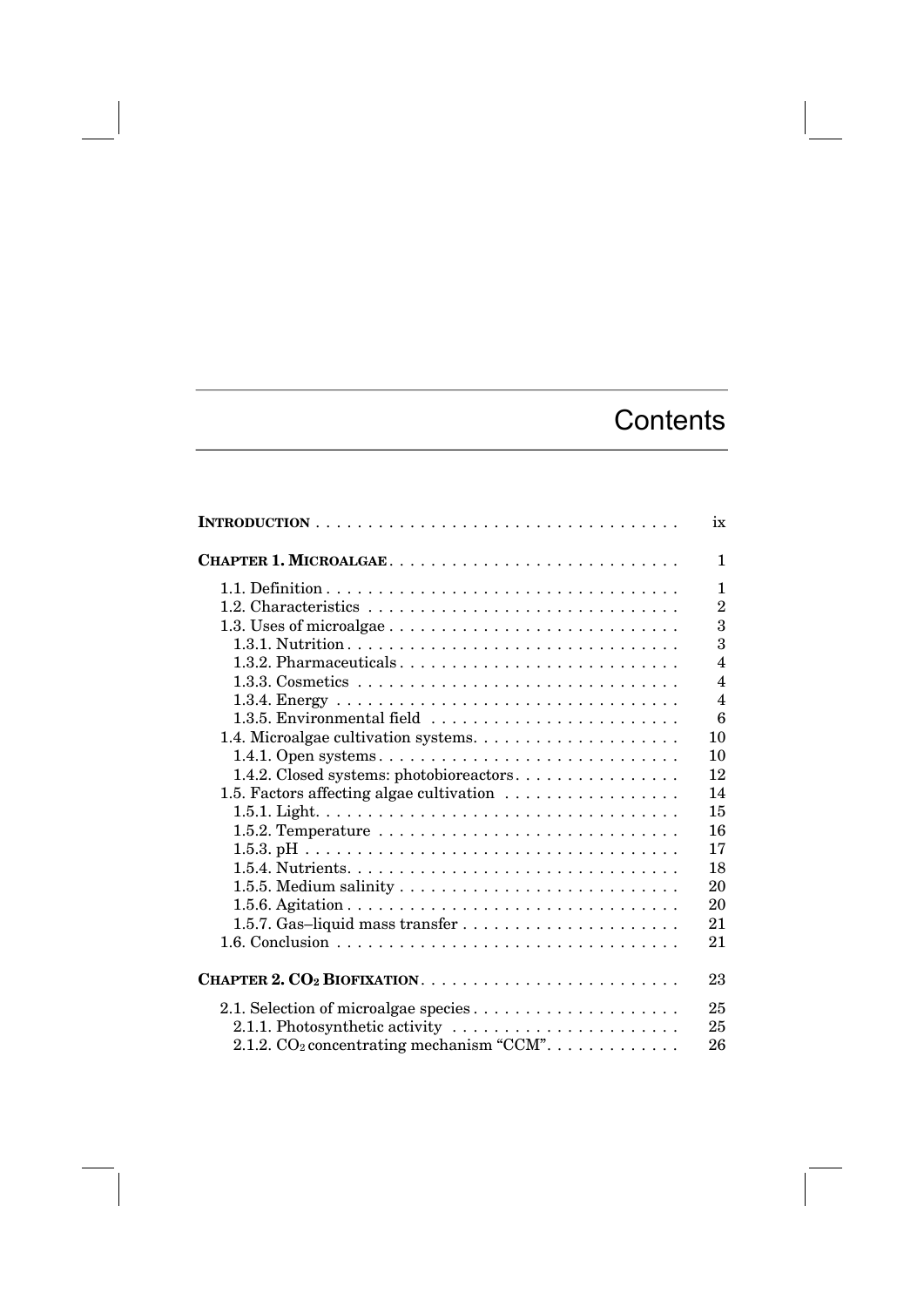| 2.1.3. Choice of the microalgae species                                      | 27 |
|------------------------------------------------------------------------------|----|
| 2.2. Optimization of the photobioreactor design.                             | 31 |
|                                                                              | 32 |
|                                                                              |    |
|                                                                              | 33 |
|                                                                              | 33 |
|                                                                              | 34 |
|                                                                              | 35 |
|                                                                              | 35 |
|                                                                              | 37 |
|                                                                              | 38 |
|                                                                              | 39 |
| 3.2.3. Models dealing with light effect                                      | 40 |
| 3.2.4. Model dealing with carbon effect                                      | 41 |
| 3.2.5. Models of the simultaneous influence                                  |    |
|                                                                              | 42 |
|                                                                              | 45 |
|                                                                              | 47 |
| 3.4. Model parameter identification                                          | 49 |
|                                                                              | 51 |
| 3.5. Example: Chlorella vulgaris culture                                     |    |
| 3.5.1. Experimental set-up $\dots \dots \dots \dots \dots \dots \dots \dots$ | 51 |
|                                                                              | 54 |
|                                                                              | 57 |
|                                                                              | 63 |
| <b>CHAPTER 4. ESTIMATION OF BIOMASS CONCENTRATION</b>                        | 65 |
|                                                                              |    |
| 4.1. Generalities on estimation                                              | 65 |
|                                                                              | 68 |
|                                                                              | 72 |
|                                                                              | 72 |
|                                                                              | 73 |
| 4.3.3. Discrete extended Kalman filter                                       | 75 |
|                                                                              | 77 |
|                                                                              | 78 |
|                                                                              | 80 |
|                                                                              | 80 |
|                                                                              | 82 |
|                                                                              | 84 |
|                                                                              | 84 |
|                                                                              | 86 |
|                                                                              |    |